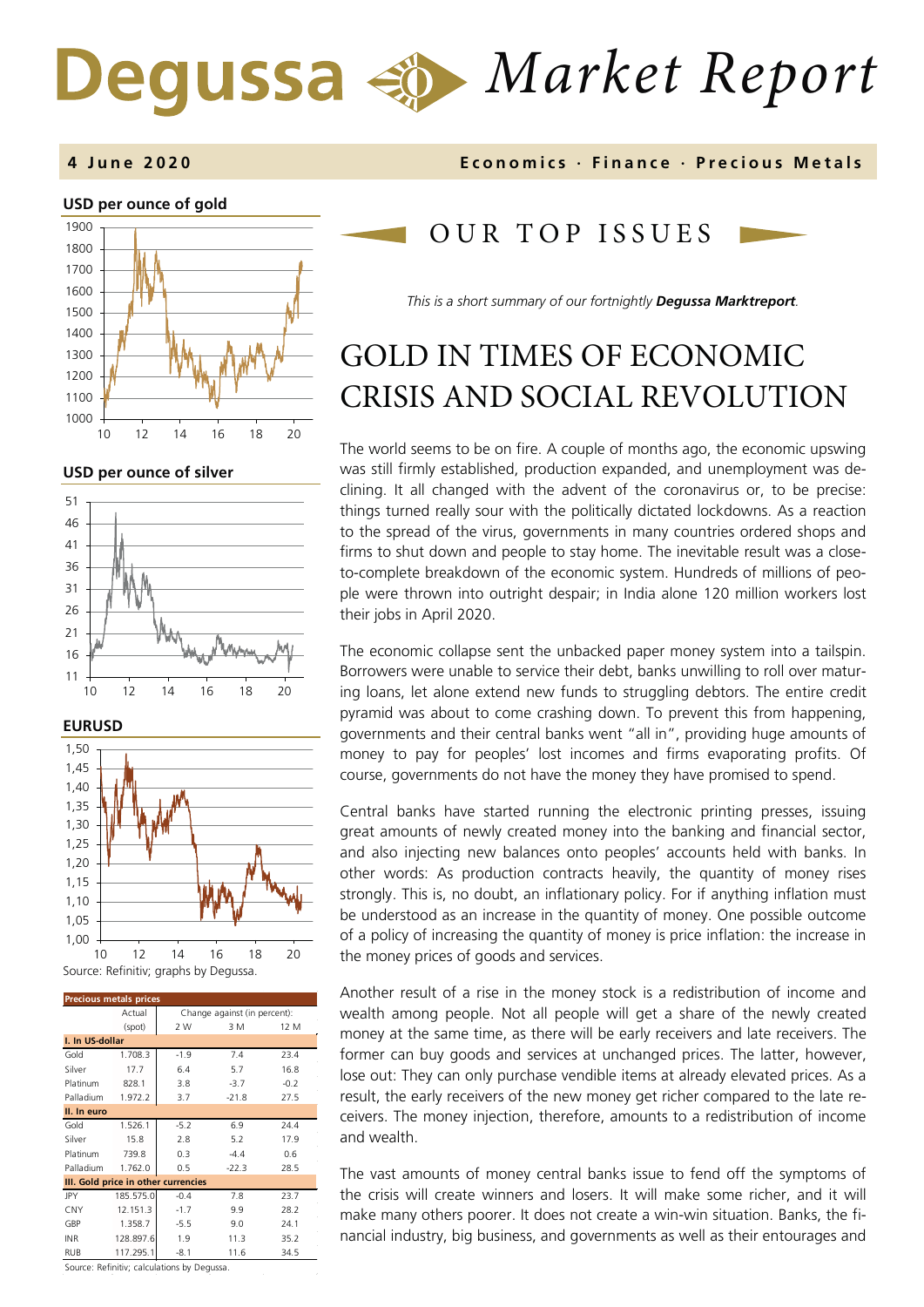**Precious metal prices (USD/oz) in the last 7 years**



Source: Refinitiv; graphs by Degussa.

15 16 17 18 19 20

close beneficiaries can be expected to be on the winning side. In contrast, medium and small business, the average employee, and pensioners can be expected to be on the losing end. If anything, the printing of ever greater amounts of money increases economic inequality.

It is no longer hard work, ingenuity, frugality and consumer orientation on the part of the individual that determines one's economic fate but closeness to the central bank's money-printing press and meeting the requirement for receiving government favours. In times of economic expansion, opposition and protest against the social injustice that comes with money printing are subdued – as most people see their slice of the cake increasing at least to some extent. A recession, however, changes that: It lays the foundation for outright opposition and rebellion.

As the Austrian economist Ludwig von Mises (1881-1973) noted perceptively in 1932: "Permanent mass unemployment destroys the moral foundations of the social order. The young people who, having finished their training for work, are forced to remain idle, are the ferment out of which the most radical political movements are formed. In their ranks the soldiers of the coming revolutions are recruited." Opposition and rebellion against what?

Most people these days blame the loss of jobs and dire income situation on capitalism – the economic system in which the means of production are in private hands. They argue that capitalism makes the rich even richer and the poor even poorer and that capitalism is inherently unstable and causes recurring economic and financial crises. However, this is an entirely false interpretation. First and foremost, neither in the US, Europe, Asia, nor in Latin America, we find capitalism in the pure sense of the word.

Economic systems around the world represent interventionist systems. Governments have greatly restricted the workings of the free market forces through taxes, directives, laws, and regulations. Wherever you look, what little is left of the capitalist order is under siege, gets eliminated further. A rather obvious point is the monetary system: Money production has been monopolised by government-sponsored central banks which hand out licences to privately held banks to participate in money creation which is not backed by any real savings.

Sound economic theory teaches us that such a monetary system causes great trouble: It is inflationary, causes boom and bust cycles, makes the economy run into over-indebtedness, and allows the state to become ever greater, transforming itself into the "Deep State". Indeed, there should be little doubt that without an unbacked paper money system, today's governments could not have become as big, encroaching, and suppressive as they are. The unbacked paper money system is so to speak the elixir for creating a tyrannical government.

Unfortunately, those blaming capitalism are barking up the wrong tree. For all their critique of inflationary money, economic hardship and rising inequality are the direct results of governments' successful war against capitalism, which has been replaced by a system of interventions; the free market system was replaced by a system of decrees and prohibitions, all of which are incompatible with capitalism in the true sense. Against this backdrop, the question arises: How come that people put all the blame on capitalism rather than interventionism-socialism?

Of course, there is this thing called "anti-capitalist mentality". Many people do not like capitalism, because under capitalism, those are economically rewarded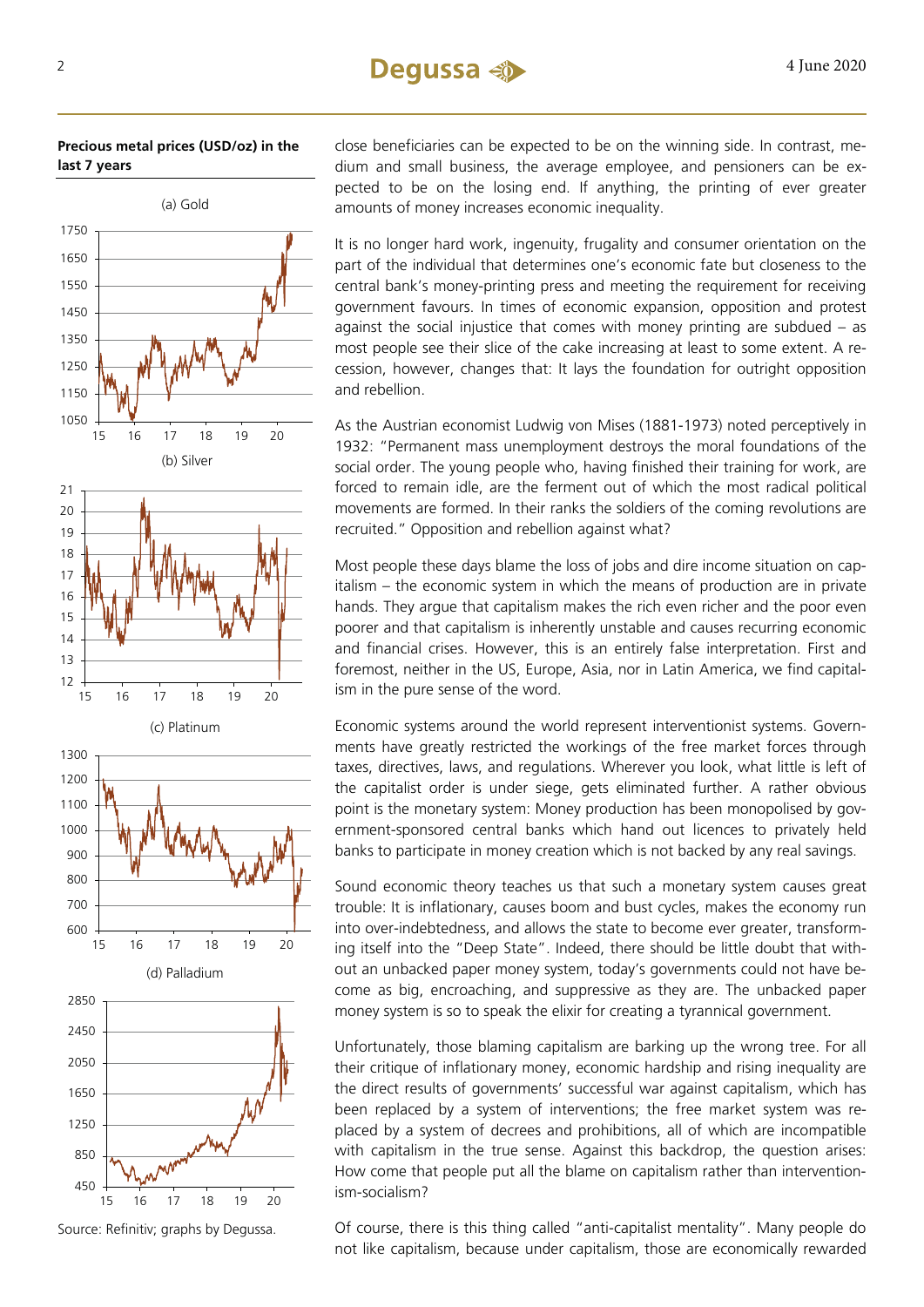**Gold price per ounce in US dollars and all world currencies (excl. the US dollar)\***



Source: Refinitiv; calculations Degussa. \*Calculated from the gold price (USD/oz) and the nominal trade weighted exchange rate of the US dollar. The timeline was indexed at 5 September 2011 with a value of 1.900.

who serve consumer demand best: Making a profit is the result of having produced something that others want to buy. Those who are less eager to serve their fellow man must settle for lower incomes. This inevitable truth is the breeding ground for resentment, envy, and malevolence. And these emotions can be instrumentalised quite easily by demagogues.

This is exactly where the socialist ideology comes in. It appeals and caters to peoples' resentments. Capitalism is declared the bad guy, the culprit of peoples' dissatisfaction. In that sense, capitalism becomes a kind of "hate screen" against which people are encouraged to direct all their resentments. Most importantly, anti-capitalistic policies, the programme of socialism, are praised and promoted to be beneficial for the dissatisfied, to clamp down on the rich and to ensure a more even distribution of income and wealth.

No doubt, the current income and wealth distribution has been brought about by interventionism-socialism rather than pure capitalism. One strategy to remedy it is to channel peoples' dissatisfaction in the right direction: Making clear that calling for less interventionism, less socialist policies, and the deconstruction of the state (as we know it today) is the way forward – not pushing the free market system over the cliff and allowing the Deep State to become even bigger. No doubt, this amounts to a gigantic educational task.

Much depends on making progress on this issue, as it would be a recipe for disaster if capitalism continues to be held responsible for the economic, social, and political problems that are, in fact, caused by a system that can perhaps best be characterised as anti-capitalism. Bidding farewell to capitalism, people put peace and prosperity in severe danger, jeopardising the existential future of the great majority of human lives around the globe. That said, safeguarding capitalism from its destructive enemies is of utmost importance.

This is not only a time of economic crisis. In hindsight, it may also appear as a standoff between those forces wanting to push further towards socialism and those forces trying to make the system move back towards capitalism. And perhaps also as a time of social revolution. Hopefully, a revolution against the encroaching socialism in the form of ever bigger and even more powerful governments; hopefully, a revolution in which people seek to regain control over their lives, putting an end to left-leaning ideologies, be it political globalism, interventionism, or outright socialism.

In any case, the great loser will most likely be the purchasing power of money. If central banks are allowed to get away with their unbacked paper money scheme, the purchasing power of money can be expected to decline at an accelerating clip. And if central banks are stopped, the ensuing economic crisis would most likely make quite a few banks go belly up, destroying peoples' deposits. In times like these, it appears to be advisable to keep gold as insurance in one's portfolio because the purchasing power of gold cannot be debased by central banks running the electronic printing press. And gold does not carry a payment or default risk.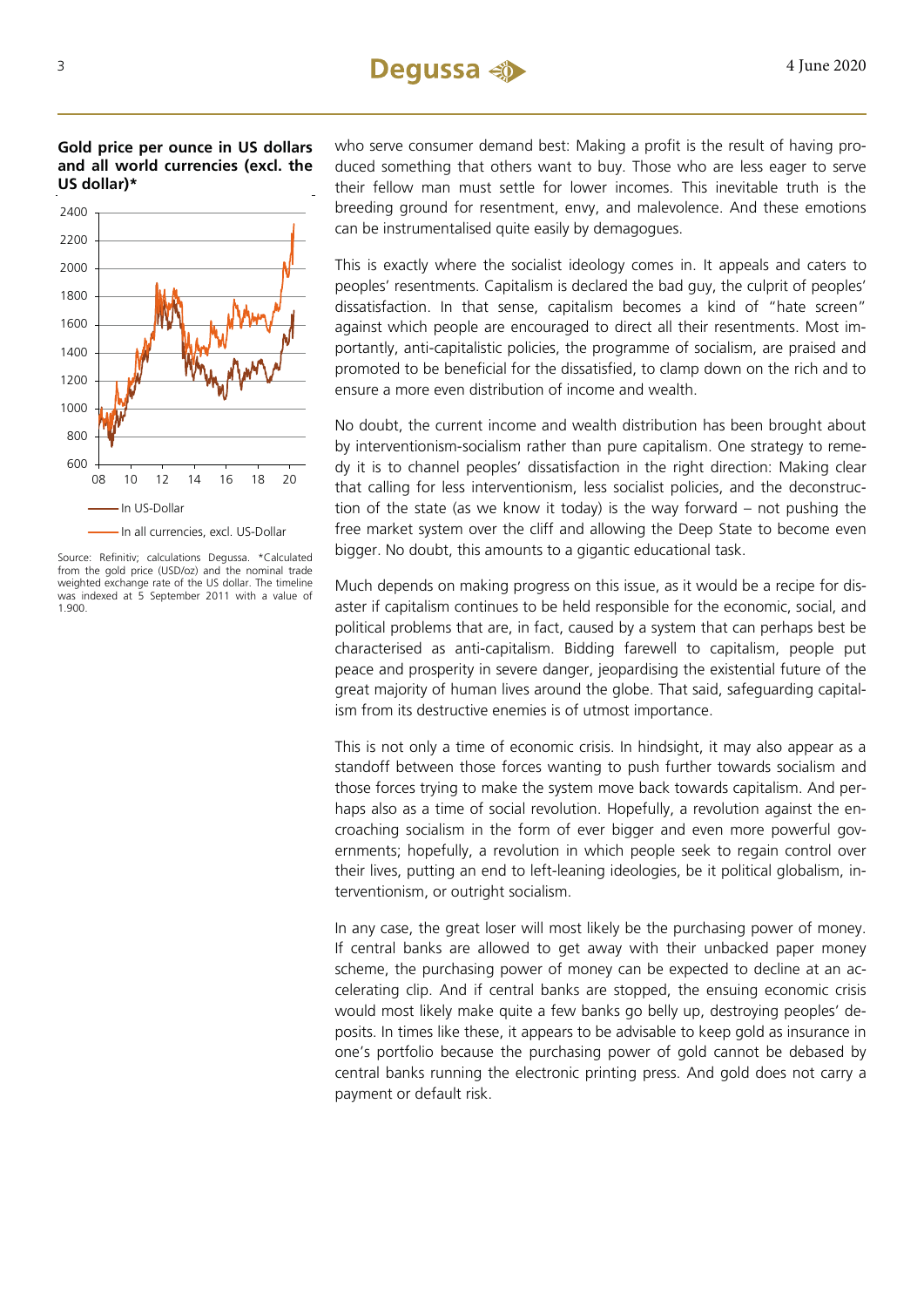## PRECIOUS METALS PRICES

**In US-Dollar per ounce**

|                          | Gold   |      | <b>Silver</b> |      | Platinum |      | Palladium |         |
|--------------------------|--------|------|---------------|------|----------|------|-----------|---------|
| I. Actual                | 1709.2 |      | 17.7          |      | 827.5    |      | 1972.2    |         |
| II. Gliding averages     |        |      |               |      |          |      |           |         |
| 10 days                  | 1728.0 |      | 17.5          |      | 833.7    |      | 1959.9    |         |
| 20 days                  | 1722.5 |      | 16.7          |      | 802.7    |      | 1907.9    |         |
| 50 days                  | 1694.1 |      | 15.6          |      | 771.2    |      | 2013.3    |         |
| 100 days                 | 1639.4 |      | 16.3          |      | 837.8    |      | 2171.5    |         |
| 200 days                 | 1568.2 |      | 16.9          |      | 880.0    |      | 1972.3    |         |
|                          |        |      |               |      |          |      |           |         |
| III. Estimates, end 2020 | 2040   |      | 25            |      | 1256     |      | 1536      |         |
| (1)                      | 19     |      | 40            |      | 52       |      | $-22$     |         |
| <b>Band width</b>        | Low    | High | Low           | High | $_{Low}$ | High | Low       | High    |
|                          | 1710   | 2230 | 19.8          | 28.8 | 1020     | 1492 | 1300      | 1772    |
| (1)                      | 0      | 30   | 12            | 63   | 23       | 80   | $-34$     | $-10\,$ |
| V. Annual averages       |        |      |               |      |          |      |           |         |
| 2017                     | 1253   |      | 17.1          |      | 947      |      | 857       |         |
| 2018                     | 1268   |      | 15.8          |      | 880      |      | 1019      |         |
| 2019                     | 1382   |      | 16.1          |      | 862      |      | 1511      |         |

#### **In Euro per ounce**

| == p                                       | Gold                 |                    |                   | <b>Silver</b>      |                   | Platinum           | Palladium            |                      |  |
|--------------------------------------------|----------------------|--------------------|-------------------|--------------------|-------------------|--------------------|----------------------|----------------------|--|
| I. Actual                                  | 1527.2               |                    | 15.8              |                    | 739.4             |                    | 1762.1               |                      |  |
| II. Gliding averages                       |                      |                    |                   |                    |                   |                    |                      |                      |  |
| 10 days                                    | 1568.5               |                    | 15.8              |                    | 756.8             |                    | 1779.1               |                      |  |
| 20 days                                    | 1576.0               |                    | 15.2              |                    | 734.2             |                    | 1745.3               |                      |  |
| 50 days                                    | 1553.0               |                    | 14.3              |                    | 706.8             |                    | 1845.3               |                      |  |
| 100 days                                   | 1496.9               |                    | 14.9              |                    | 764.4             |                    | 1981.4               |                      |  |
| 200 days                                   | 1424.8               |                    | 15.4              |                    | 798.8             |                    | 1791.6               |                      |  |
| III. Estimates, end 2020<br>(1)            |                      | 1910<br>25         |                   | 23<br>48           |                   | 1180<br>60         |                      | 1440<br>$-18$        |  |
| <b>Band width</b><br>(1)                   | Low<br>1600<br>5     | High<br>2090<br>37 | Low<br>18.6<br>18 | High<br>27.1<br>71 | Low<br>950<br>28  | High<br>1400<br>89 | Low<br>1220<br>$-31$ | High<br>1660<br>$-6$ |  |
| V. Annual averages<br>2017<br>2018<br>2019 | 1116<br>1072<br>1235 |                    | 15<br>13<br>14    |                    | 844<br>743<br>770 |                    | 760<br>863<br>1350   |                      |  |

Source: Thomson Financial; calculations and estimates Degussa. Numbers are rounded.

 $(1)$  On the basis of actual prices.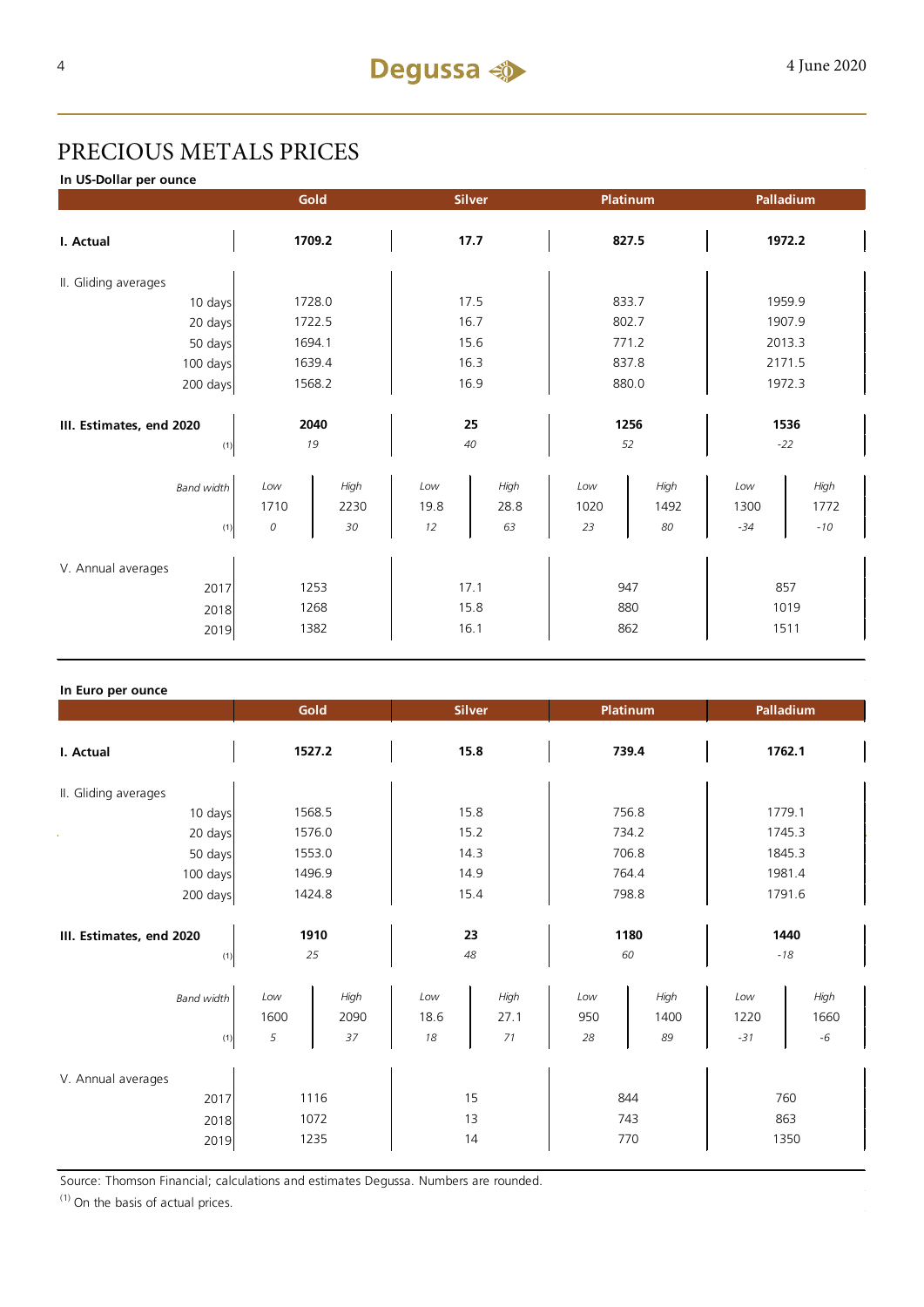## BITCOIN, PERFORMANCE OF VARIOUS ASSET CLASSES

#### **Bitcoin in US dollars**



Source: Refinitiv; graph by Degussa.

#### **Performance of stocks, commodities, FX and bonds**

(a) In national currencies (b) In euro





Source: Refinitiv; calculations by Degussa.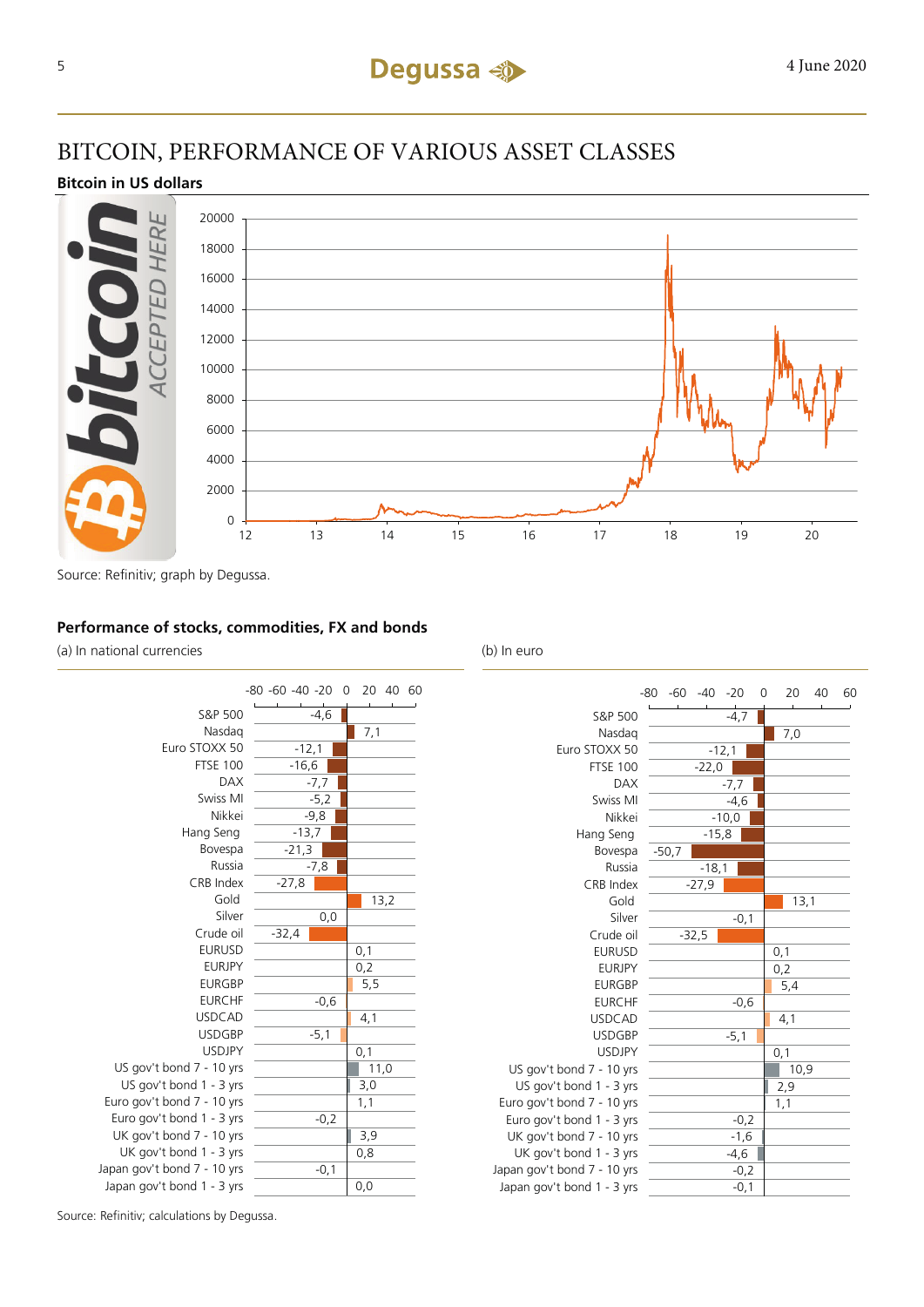#### **Articles in earlier issues of the** *Degussa Market Report*

| <b>Issue</b>      | Content                                                                                              |
|-------------------|------------------------------------------------------------------------------------------------------|
| 4 June 2020       | Gold in Times of Economic Crisis and Social Revolution                                               |
| 20 May 2020       | First the Money Supply Shock, Then the Inflation Shock                                               |
| 7 May 2020        | Be Aware of What Inflation Really Is                                                                 |
| 23 April 2020     | The Undesirable Effects of the Corona-Virus Relief Package                                           |
| 9 April 2020      | The Boom And Bust Theory That Does Not Crash                                                         |
| 26 March 2020     | With Mega Bail Outs, Governments Are The Big Winners                                                 |
| 12 March 2020     | The Truth About Money - Past, Present, Future                                                        |
| 27 February 2020  | Inflation Policy And Its Supporters                                                                  |
| 13 February 2020  | Gold-ETFs Versus Physical Gold: Difference Matters                                                   |
| 30 January 2020   | Do Not Think The Era Of Boom And Bust Has Ended                                                      |
| 23 January 2020   | Bull Markets, No Bubble Markets: Gold And Silver In 2020                                             |
| 19 December 2019  | The Inflation Sham                                                                                   |
| 5 December 2019   | Why the Feared Crash Keeps Us Waiting                                                                |
| 21 November 2019  | Asset Price Inflation and the Price of Gold                                                          |
| 7 November 2019   | ETFs Drive Gold Demand                                                                               |
| 24 October 2019   | The Inflationary Supply Of Unbacked US Dollars And The Price Of Gold                                 |
| 10 October 2019   | Let's Get Physical With Gold And Silver                                                              |
| 26 September 2019 | The US Dollar Beast                                                                                  |
| 12 September 2019 | The Inflationary Tide That Lifts all Boats but One                                                   |
| 29 August 2019    | The Disaster of Negative Interest Rate Policy                                                        |
| 15 August 2019    | The Gold Bull Market Is Back                                                                         |
| 1 August 2019     | Gold And Silver Prices - Get Going!                                                                  |
| 19 July 2019      | Facebook's Fake Money                                                                                |
| 4 July 2019       | It Looks Like A Gold Bull Market, It Feels Like A Gold Bull Market - Maybe It Is A Gold Bull Market? |
| 19 June 2019      | Good Money, Bad Money-And How Bitcoin Fits In                                                        |
| 6 June 2019       | Gold Outshines The US Dollar                                                                         |
| 23 May 2019       | The Boom That Will Have It Coming                                                                    |
| 9 May 2019        | The Crusade Against Risk                                                                             |
| 25 April 2019     | A Sound Investment Rationale for Gold                                                                |
| 11 April 2019     | Be Prepared For All Possibilities. The Case For Gold                                                 |
| 28 March 2019     | Sword of Damocles Over Asset Prices                                                                  |
| 14 March 2019     | The Big Central Banks Increase the Case for Gold                                                     |
| 28 February 2019  | The Fed Takes Full Control of the Bond Market - And Raises The Value of Gold                         |
| 14 February 2019  | Everything You Always Wanted to Know About Karl Marx and Central Banking (*But Were Afraid To Ask)   |
| 1 February 2019   | Pay Attention, Gold Investor: 'This Time is not Different'                                           |
| 17 January 2019   | US Interest Rate Down, Price of Gold up                                                              |
| 20 December 2018  | Gold Money in a Digitalised World Economy                                                            |
| 10 December 2018  | The Fed Supports Gold                                                                                |
| 23 November 2018  | The Fed Is Not Our Saviour                                                                           |

The Degussa Marktreport (German) and the Degussa Market Report (English) are available at:

**www.degussa-goldhandel.de/marktreport**